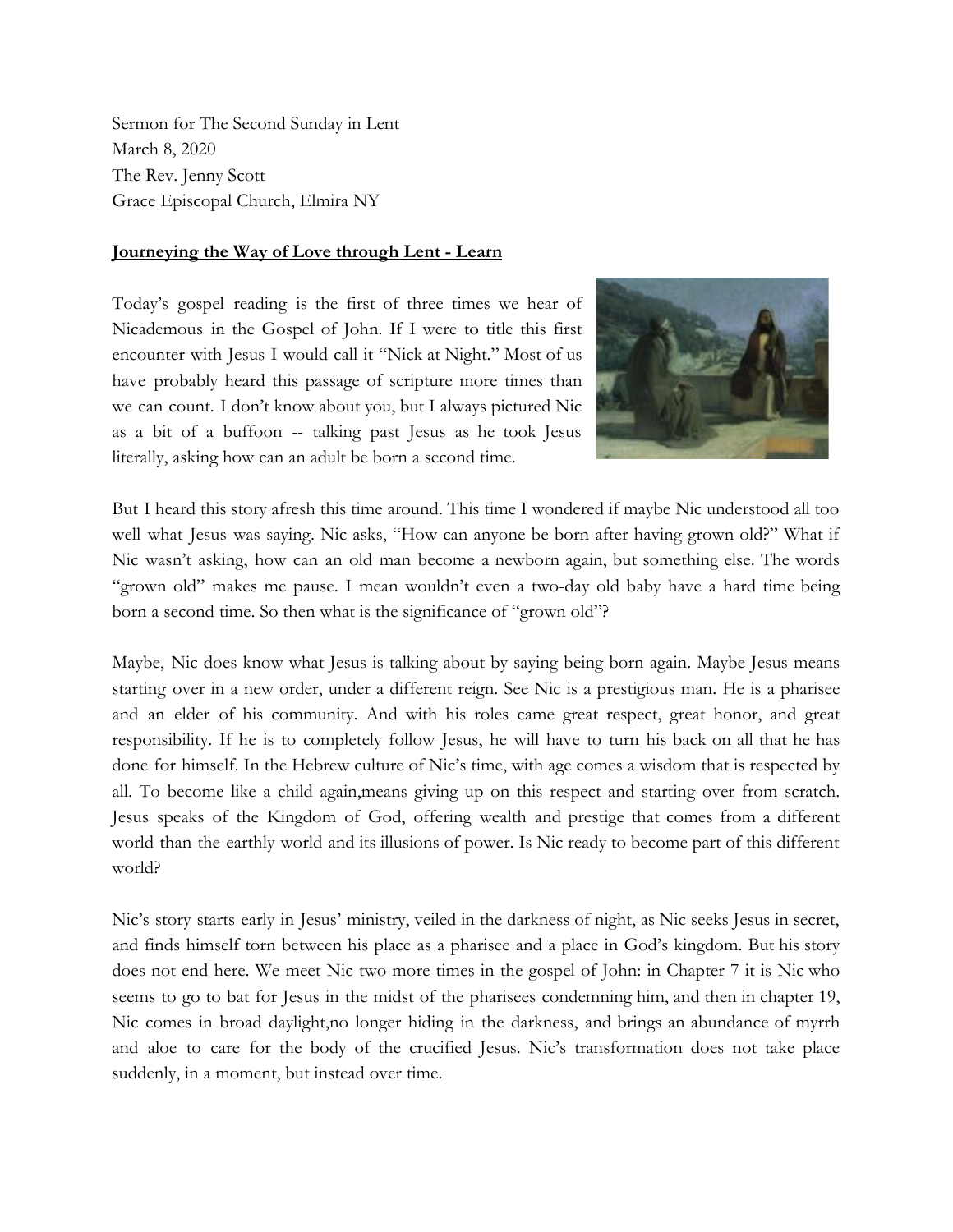

Learning is a lifelong journey. Nic's story teaches us that we must be willing to let go of what we hold most dear so we can grab onto what Jesus offers us. And even then, it doesn't often come quickly, but over time. Nic begins learning from the Word Made Flesh in chapter 3, at the very beginning of Jesus' ministry but Nic doesn't "arrive" until chapter 19 after Jesus has been killed.

We all know that there are seasons of learning, starting a new school or job, becoming a parent for the first time, moving to a new area. But I think if we are each honest with ourselves, we'll admit that sometimes it is easier to refrain from learning. We become comfortable with the way things are instead of trying to stretch our minds and our hearts. I also believe that part of the reason why we avoid learning is because we are hesitant to give up, or let go of what

we hold to be truth. We hold onto our idea of truth so tightly, just like Nic is trying to hold on to his status. If we let go of what we believe to be true, to make room to learn, we are putting ourselves in a very vulnerable situation.

It not only feels uncomfortable, but it can feel unsafe. Everything might change. Maybe there is fear that in the end there won't be any truth at all to hold onto. Even still we are called to continue to be learners.

Learning comes in many forms, but what I have found learning done in relationship with others is often the most effective. Nic and Jesus are establishing a relationship and the learning is being done within this relationship. I have had most of my "letting go to learn" moments within relationship with other people, when I've cleared away enough of myself--my views, my beliefs, my ideas, to make room for someone else and their realities, views, beliefs and ideas.

I am not suggesting that there is no singular truth. For I truly believe that there is one ultimate truth. But I do believe that having others as teachers helps me to set aside what can be my skewed lense, to begin to see the truth in a new light and gain greater understanding. God is the ultimate source of truth. And so learning truth best comes from being in relationship with God. God teaches us in so many ways, through the Son of God, through other people, through creation, through spiritual practices, through scripture, all of which is through the Holy Spirit.

This Lenten season we are exploring the 7 practices of the W*ay of Love*, as given to us by the Episcopal Church. This week's practice is to Learn. The church offers: "By reading and reflecting on Scripture, especially the life and teachings of Jesus, we draw near to God and God's word dwells in us. When we open our minds and hearts to Scripture, we learn to see God's story and God's activity in everyday life."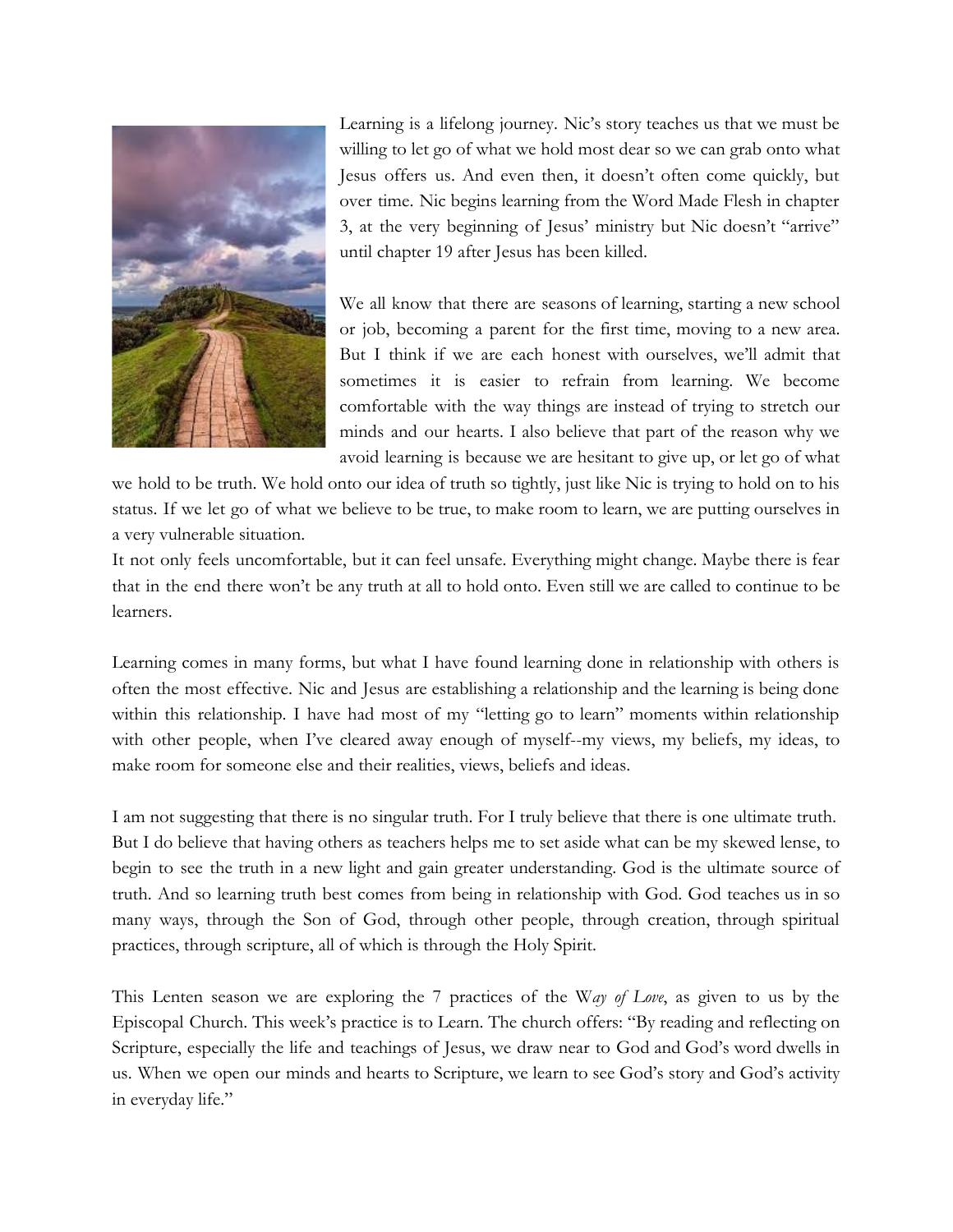Learning of God through scripture is certainly not the only way to learn from God. And we have all witnessed the misuse of scripture that ends up distracting us with something that is far removed from the truth of who is God. But these are not reasons to avoid the reading of scripture.

Some of us already have the practice of reading scripture almost every day. But maybe this Lent is a time to approach how we read scripture differently. There are so many ways to read and study scripture, maybe to Practice the *Way of Love* is to try a different approach.

But I suspect for many of us, we don't spend much time in scripture. We hear it weekly at church and that may be our only encounter during the week. No judgement here! I get it. There are other books we want to read, or life is just too busy at all to pick up any book. For some of us we might have a sense that we've heard all of the bible so many times. And so we ask, "Is it really worth reading it again?"



I would like to offer a quick music analogy that might be helpful: My favorite music artist is the Dave Matthews Band. DMB was one of the first CDs I ever purchased as a young teen. When I was in high school my friends called my car the Dave-mobil, because DMB was about the only thing that would come out of my speakers. In 1998 the song Crush came out. This is one of my all-time favorite songs. I would listen to it on repeat. I LOVE this song and will happily sing every word with the band.

I thought I knew this song inside and out, but then one day, 10 years after its release, I was laying in bed one evening listening to the song on my new iPod. I don't know if it was because it was played on a different device or what, but I heard the violin piece for the first time quietly playing underneath the verses of the song. It had been there all along but I had never heard it before. All of a sudden the song came alive for me as if I was hearing it for the first time.

This is what reading scripture can be like, even the most familiar passages can be heard anew as if being heard for the first time. Of course this doesn't happen every time but it is only by making the reading of scripture part of our regular rhythm that we give scripture the chance to speak to us in a fresh way.

So don't stop listening. When the spirit wants to, the spirit invites us to hear that proverbial violin part that was hidden there all along. Nic does not get it in a day. It takes him a few years of